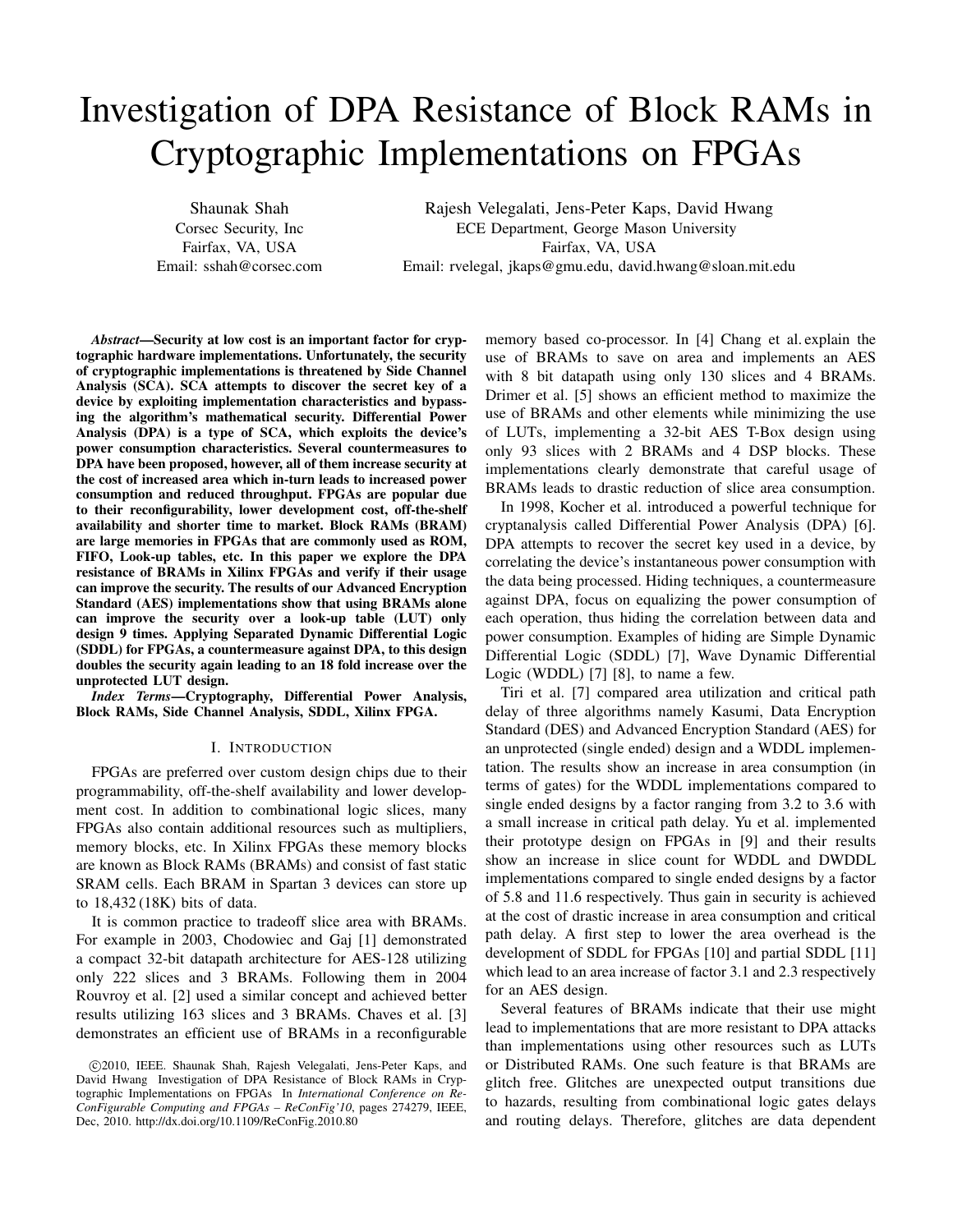and influence the dynamic power consumption. This results in information leakage which can be exploited by DPA. Implementations of the AES 8x8 S-Box (table with 256 8 bit entries) using LUTs occupy nearly 64 slices, similarly an 8x32 T-Box (table with 256 32-bit entries) occupies about 256 slices. Both implementations exhibit glitches. On the other hand, two of these S-Boxes or even T-Boxes can fit in one single BRAM. Therefore, it is common practice to use BRAM implementations in order to conserve slice area. This area reduction leads to less utilization of corresponding routing resources, which eventually helps avoiding glitches. Furthermore, BRAM cells do not have any combinational path from address to the output, hence they don't propagate glitches. In addition the output ports are latched with a selftimed circuit providing glitch-free read operations.

The second feature is that BRAMs consist of fast static SRAM cells. Konur et al. [12] explain in detail the structure of an SRAM cell, its operation and leakage power consumption during memory read and write operations. After preforming various experiments, they concluded that power consumed by SRAM cells during memory read operations remains almost the same, irrespective of reading '0' or '1'. Therefore, using a BRAM as a ROM should provide higher security against power analysis attacks than using combinational logic.

## II. ATTACK METHODOLOGY

## *A. Experiment Designs*

We implemented several designs varying the utilizations of LUTs, Distributed RAMs and BRAMs. Our designs are divided into two groups, small scale implementations (Test Design) and real world implementations (AES-128 cipher). The advantage of small scale implementations is that they are very easy to control, manipulate and analyze. Our Test Design is similar to designs used by Yu et al. [9] and Velegalati et al. [10] for WDDL and SDDL countermeasures respectively. The Test Design incorporates essential components of the block cipher AES. The real world implementations are of the AES-128 bit cipher [13] with a standard S-Box design and a T-box design. Analysis on larger-scale/real-world implementations allows us to relate and confirm whether the use of BRAMs leads to more DPA resistant implementation.

## *B. Measurement Setup and DPA Attack*

The experiments were performed using a Xilinx Spartan 3E starter kit with a XC3S500eFG320-4 FPGA. An external power supply was used to power the FPGA core. Power consumption was measured using Tektronics CT-1 current probe and an Agilent DSO6054A oscilloscope, which has a bandwidth of 500MHz and can record samples up to 4GSa/sec. We applied an input clock frequency between 100KHz-500KHz.

We performed DPA attacks on all the designs mentioned in following sections based on their corresponding hamming distance model. We have used Pearson product-moment correlation coefficient, commonly known as Pearson's correlation to correlate instantaneous power consumption with hamming distance model [14].



Fig. 1. Block Diagram of Test Design

## III. SMALL SCALE DESIGN (TEST DESIGN)

The Test Design circuit consists of a synchronous (Sync.) S-Box whose input is connected to an 8-bit LFSR and output is XORed with an 8-bit Key. The result is stored in register FF2. The block diagram of this circuit is shown in Fig. 1. A Sync. S-Box is an S-Box followed by a register. It can be implemented using look-up tables and a register, Distributed RAMs or a BRAM. The later two options absorb the register. A Sync. XOR is an XOR gate followed by a register. In order to implement a Sync. XOR using BRAMs, the logic gate is replaced by a precomputed look-up table. We attack the design at the output of the LFSR. The hamming distance equation for this attack on single ended implementations is shown in Eq. (1) and for SDDL implementations in Eq. (2).

$$
P_{est.} = \text{HD}(lfsr_{(i-1)}, \text{SBOX}^{-1}(k_{guess} \oplus Q_i)) \tag{1}
$$

$$
P_{est.} = \text{HD}(0x00, \text{SBOX}^{-1}(k_{guess} \oplus Q_i))
$$
 (2)

# *A. Basic Test Design Circuits*

We implemented three versions of the Test Design: (1.) S-Box and XOR in LUTs, (2.) explores the use of Distributed RAMs, and (3.) explores the use of BRAMs for (a) S-Box, (b) XOR , or (c) both. The post place-and-route results of these seven implementations are summarized in the top half of Table I.

The best results for minimum area are achieved by design (3a) and (3c). Both designs implement the S-Box in a BRAM, thus resulting in slice area reduction by over a factor of 5 compared to LUT implementations. Implementing the XOR in BRAM does not lead to any significant reduction in slice count because 8 XORs consume only 4 slices. Design (3a) and (3c) are also the fastest designs. The critical path of a LUT based S-Box implementation consist of multiple LUTs and corresponding connections, leading to a slower design.

The security of a design against DPA attacks is determined by the number of measurements required to recover the key, also known as *Measurements To Disclosure* (MTD). We count one encryption as one measurement independent of the number of samples the oscilloscope takes during one encryption. The MTDs shown in Table I indicate the maximum values obained from several independent experiments.

It is clearly visible that S-Box in BRAM implementations (3a) and (3c) have about 26 times higher MTD compared to S-Box in LUTs, hence they provide an increased resistance against DPA. It is an important point to note that implementing only XOR in BRAM does not increase the security of the design.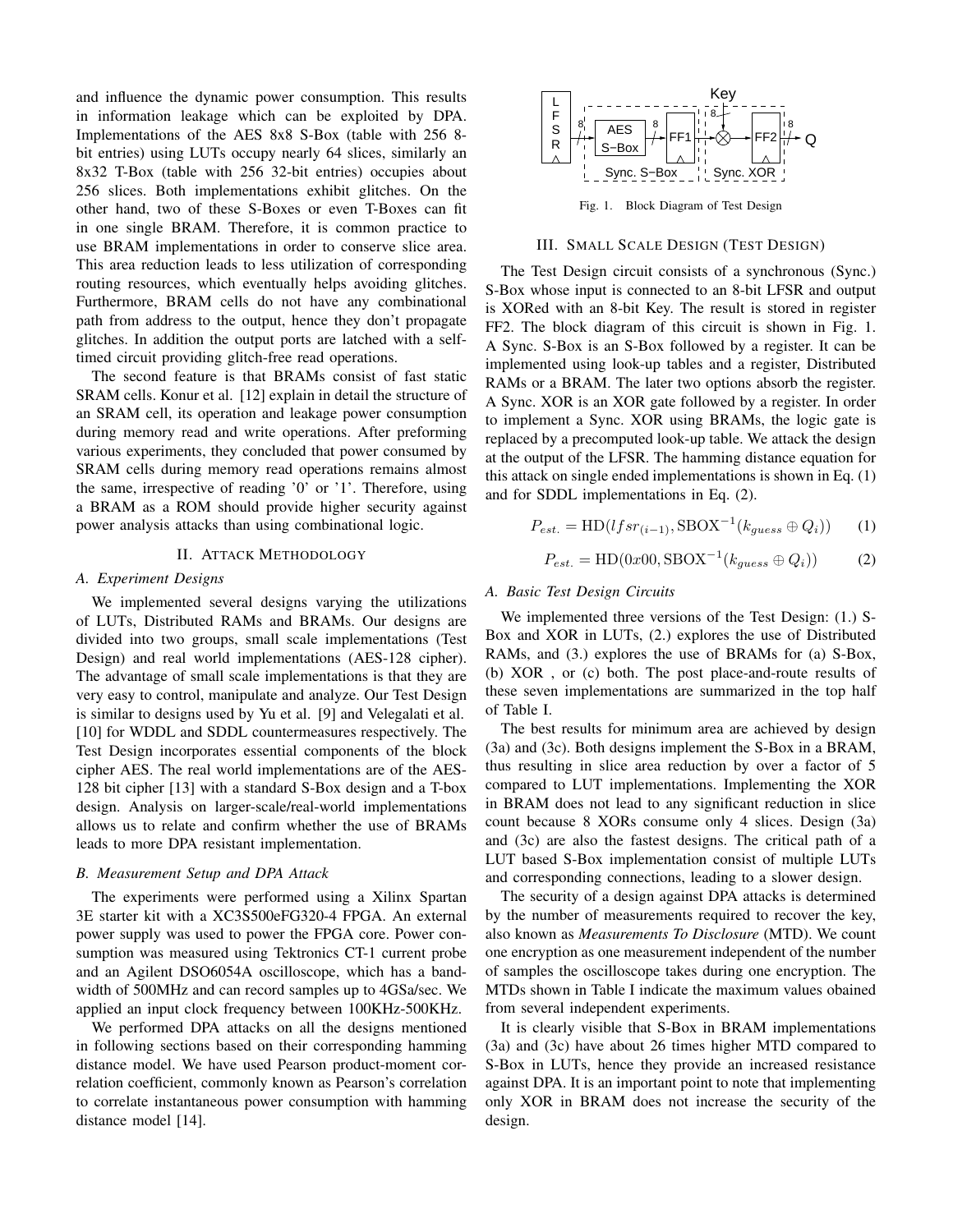| Design                                 | <b>Slices</b> | <b>FFs</b> | 4 input<br><b>LUTs</b> | <b>BRAMs</b>   | Minimum<br>Delay | <b>MTD</b> |
|----------------------------------------|---------------|------------|------------------------|----------------|------------------|------------|
| 1. S-Box and XOR in LUTs               | 85            | 24         | 161                    | $\Omega$       | 7.737 ns         | >456       |
| 2a. Only S-Box in Distributed RAMs     | 95            | 23         | 191                    | $\Omega$       | $7.727$ ns       | > 256      |
| 2b. Only XOR in Distributed RAMs       | 117           | 32         | 219                    | 0              | $9.115$ ns       | > 256      |
| 2c. S-Box and XOR in Distributed RAMs  | 128           | 32         | 247                    | 0              | $6.695$ ns       | > 256      |
| 3a. Only S-Box in BRAM                 | 16            | 16         | 29                     |                | 5.710 ns         | > 13,000   |
| 3b. Only XOR in <b>BRAM</b>            | 81            | 16         | 157                    |                | 8.350 ns         | > 256      |
| 3c. S-Box and XOR in <b>BRAMs</b>      | 12            | 8          | 25                     | 2              | 5.569 ns         | > 13,000   |
| 4a. Duplicate of Design (3a.)          | 26            | 32         | 41                     | $\overline{c}$ | 5.710 ns         | > 6,000    |
| 4b. Triplicate of Design (3a.)         | 35            | 48         | 53                     | 3              | 5.710 ns         | > 3,000    |
| 4c. Quadruplicate of Design (3a.)      | 44            | 64         | 65                     | 4              | 5.710 ns         | >500       |
| 4d. Design (3a.) with dummy circuit    | 101           | 32         | 194                    | 1              | $6.839$ ns       | > 14,000   |
| 5a. SDDL of S-Box and XOR in LUTs (1.) | 283           | 64         | 502                    | 0              | $18.160$ ns      | > 10,000   |
| 5b. SDDL of only S-Box in BRAM (3a.)   | 24            | 64         | 32                     | 2              | $19.120$ ns      | > 25,000   |

TABLE I IMPLEMENTATION RESULTS OF BASIC TEST DESIGN

## *B. Duplicate Test Design Circuits*

The results from basic design implementations show that designs (3a) and (3c) have best resistance against DPA, occupy least slice area and have minimum critical path delay. Hence, an argument can be made that the low area consumption which leads to lower dynamic power consumption might also lead to a higher DPA resistance. Therefore, in order to verify this claim, we increase the area consumption through replication of the design (3a). Design (4a), (4b) and (4c) are duplication, triplication and quadruplication of design (3a) respectively, as shown in Table I. A slight variation is observed in the slice area because the control logic of design (3a) is not replicated. From the implementation results shown in Table I, we observe drastic reduction in MTD due to increase in related logic. However, replicating design (3a) creates an unfair scenario. It increases the signal strength along with data dependent power consumption by applying the same data to multiple inputs.

In order to cross-verify these results we created design (4d). In this design, we increased the area consumption of design (3a) by adding a LUT based S-Box whose inputs are connected to an LFSR with different feedback coefficients. Hence this LFSR produces data which is independent from the original design. The results of this design in Table I show that increasing the area, and with it the total dynamic power consumption, leads to an only marginally increased DPA resistance compared to design (3a). This confirms that the resistance to DPA does not depend on the total amount of power consumption but on the power consumed by related logic.

## *C. SDDL for FPGAs on Test Designs*

We implemented a countermeasure proposed in [10] against DPA called Separated Dynamic and Differential Logic for FPGAs (SDDL for FPGAs) on the test designs (1) and (3a) as (5a) and (5b). SDDL for FPGAs eliminates the correlation between the data being processed and the power consumption of the circuit by ensuring a constant power consumption per clock cycle. This is achieved through duplication of the



Fig. 2. Pre-charged Block RAM for SDDL on FPGAs

original circuit into direct and complementary parts. During one half of the clock cycle the inputs to the circuit and the outputs of LUTs and memory elements in the circuit are precharged to logic '0'. During the next half of the clock cycle the original computations takes place. Thus guaranteeing constant switching activity per clock cycle. We followed the design flow described in [10] [11] to implement pre-charge, duplicate and complement of the logic circuits in the test designs with the exception of BRAMs.

The pre-charge circuit for BRAMs is implemented using the circuit shown in Fig 2 which is based on [15]. The outputs of the BRAMs are synchronously cleared to logic '0' by connecting the clock of the circuit to the set/reset (SSR) inputs if the BRAM. We operate BRAMs at twice the clock frequency compared to the rest of the circuit in order to compensate for the clock cycle delay indicated by the arrow in the wave form of Fig. 2. The contents of the duplicated BRAM is computed using Eq.  $(3)$ .

$$
BRAM_{\text{duplicate}}(addr) = \overline{\text{BRAM}_{\text{original}}\left(\overline{addr}\right)}\tag{3}
$$

The last rows of Table I shows the results for designs (5a) and (5b). The results for the design (5a.) are from [10]. We observe that implementing SDDL on design (1) increases the MTD by 22 times. This is less than the improvement achieved by implementing the S-Box in BRAM (3a). Also the slice area for (5a) is more than 3 times larger than (1) due to circuit duplication and the addition of pre-charge logic. However, SDDL can also be applied to the design (3a) which approximately doubles its MTD. The number of BRAMs doubles but the number of slices is less than doubled. Compared to design (5a), (5b.) improves the MTDs by a factor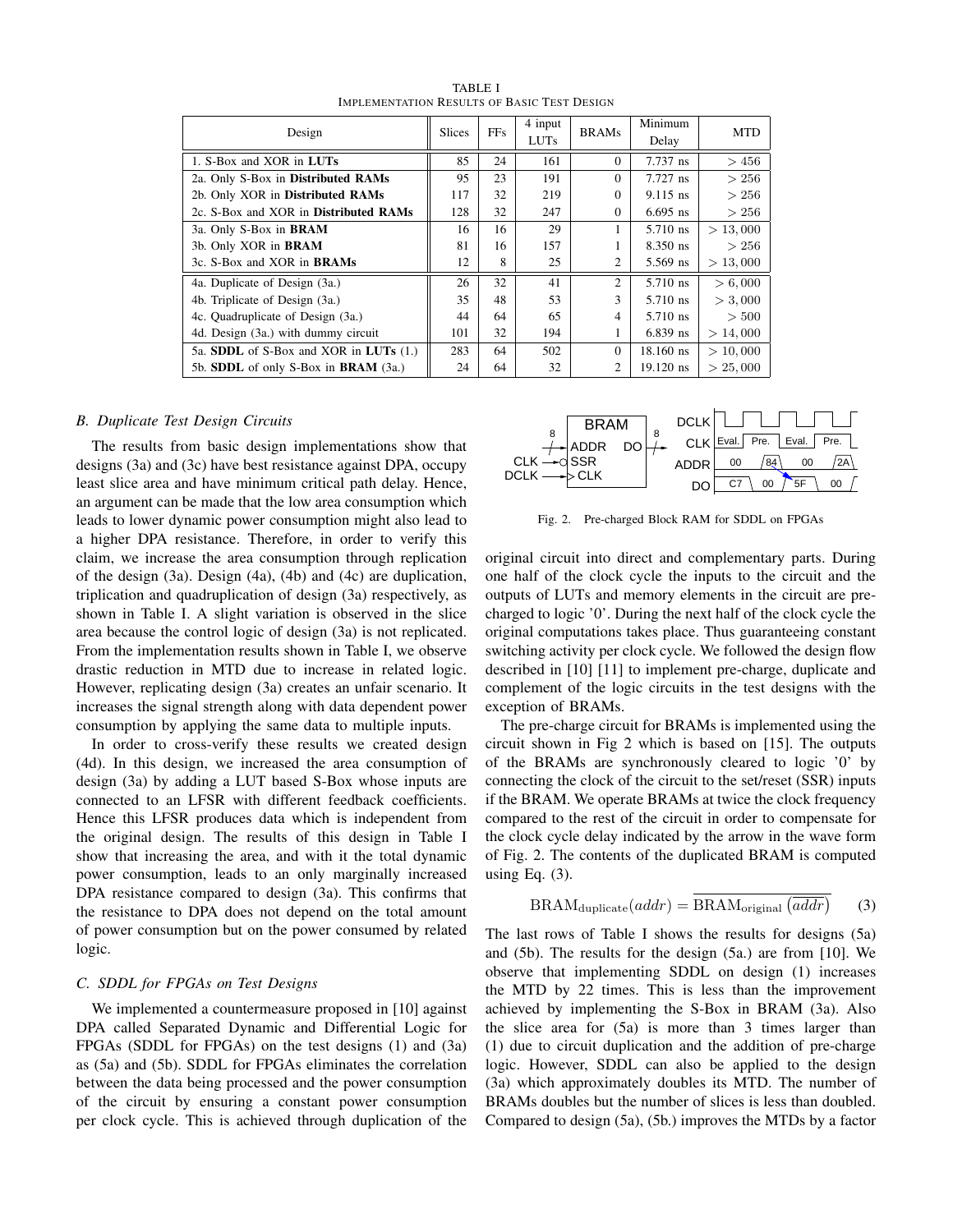

Fig. 3. Block Diagram of AES-128 test Circuit

# 2.5 and needs less than  $1/10^{th}$  the slice area.

## IV. AES 128-BIT IMPLEMENTATION

Advanced Encryption Standard (AES) [13] is an iterative block cipher that applies a round function several times. The round function consists of four different transformations: SubBytes, ShiftRows, MixColumns and AddRoundKey. Each round uses an intermediate key called "round key" which is derived from the original key through key scheduling.

We have implemented the AES cipher with 128-bit key length and 128-bit wide datapath. It is an encryption only design with on-the-fly key scheduling and it requires 11 clock cycles for one encryption. The SubBytes function is realized through 16 Sync. S-Boxes. The cipher is implemented in Output Feedback (OFB) mode and can therefore generate new outputs without requiring new plaintext. This enables us to easily collect multiple power samples for DPA. The block diagram for this design is shown in Fig. 3.

We attack the design for one byte of the key at a time at the output of the Sync. S-Boxes, after the last round of encryption. The equation for calculating the Hamming Distance is shown in Eq. (4) where  $Q_{11}$  is the output of the last round which XORed with the plaintext *P T* to produce the ciphertext *CT*. Because of the OFB mode, the output of the last round *Q*<sup>11</sup> is the same as the input to the next round  $Q_1'$ . The last round does not use MixColumns.

$$
P_{est.} = \text{HD}(\text{SBOX}(CT \oplus PT), \text{SBOX}(k_{guess} \oplus Q_1'))
$$
  

$$
P_{est.} = \text{HD}(\text{SBOX}(Q_{11}), \text{SBOX}(k_{guess} \oplus Q_{11}))
$$
 (4)

$$
P_{est.} = \text{HD}(0x00, \text{SDOX}(k_{guess} \oplus Q_{11})) \tag{5}
$$

From the basic Test Design circuits results we observe that LUT based implementations and Distributed RAM based implementations have similar results. The reason is that the distributed RAMs and LUTs are sharing the same chip resources. An AES design using LUTs only does not fit on our test chip, however, a design using Distributed RAMs does. Therefore, we compare implementations using Distributed RAMs, BRAMs, and SDDL.

## *A. Standard S-Box Implementation using Distributed RAMs*

In design (6a.), the S-Box is implemented using distributed RAMs. The design uses 20 S-Boxes each of size  $2^8 \times 8$  (2K bits), 16 S-Boxes performing the SubBytes operation on 16 bytes of data simultaneously and 4 S-Boxes performing the SubBytes operation in the key scheduling section.

### *B. Standard S-Box Implementation using Block RAMs*

In design (6b), the Sync. S-Box is implemented using BRAM. We implemented 20 S-Boxes using 10 partially filled BRAMs in dual port mode. This reduces slice area by approximately  $20 \cdot (64 \text{ slices}) = 1280 \text{ slices}.$ 

## *C. T-box Implementation using Block RAMs*

This design was proposed by the authors of AES in [16] for software implementations on 32-bit micro-processors. In 2001, Fischer demonstrated its hardware implementation in [17]. The T-box design computes one complete AES round just by using look-up tables followed by a large XOR network. The SubBytes operation and MixColumns operation are reformulated and implemented as 8x32 look-up tables. The T-box operation with the T-box equations is explained in [16] and [18]. In design (6c.), the 20 T-Boxes are implemented using 10 completely filled BRAMs.

# *D. SDDL for FPGAs on T-box Implementation*

Table II shows clearly that AES T-box implementation (6c) is more secure compared to standard AES-128 implementations (6a)(6b). Hence we implemented SDDL for FPGAs countermeasure on the T-box implementation as design (6d). Design (6d.) consumes approximately 3.2 times the slice area and twice the number of BRAMs compared to design (6c.). We use Eq.(5) to calculate the Hamming Distance for the SDDL design.

## V. RESULTS AND CONCLUSIONS

The post place-and-route implementation results for all 4 AES designs are shown in Table II and the corresponding correlation and MTD plots are shown in Fig. 4. The results are similar to the corresponding Test Design implementations (Table I) which confirms that our Test Designs are an appropriate approximation of a large scale design. The unprotected/single ended (SE) AES implementations which are utilizing BRAMs (6b)(6c) have an approx. 9 times higher MTD than the Distributed RAM based design (6a). At the same time, their slice consumption is 4 times lower at the cost of 10 BRAMs. Applying SDDL to design (6c) doubled the MTD at the expense of 20 BRAMs and a 3 times higher slice count. Therefore (6d) has an 18 fold increase in security over (6a) and uses fewer slices.

Table III shows a comparison of our results with other published secure implementations on FPGAs. R.P. McEvoy et al. [20] achieves a similar increase in security with iWDDL over their SE design compared to our results at the cost of more than 4 times increase in area. iWDDL is deeply pipelined, hence the delay is smaller than of their SE design. Kaps et al. [11] AES design has an 8-bit datapath and a low MTD. However their security increase for Partial SDDL as well as SDDL for FPGAs is similar to that of the designs presented in this paper. Their area increase is 2.3 to 3.1 times. Nassar et al. [19] WDDL implementation of AES is 4.5 times bigger than their SE design. The delay doubles, which is typical for WDDL and SDDL implementations. Their BCDL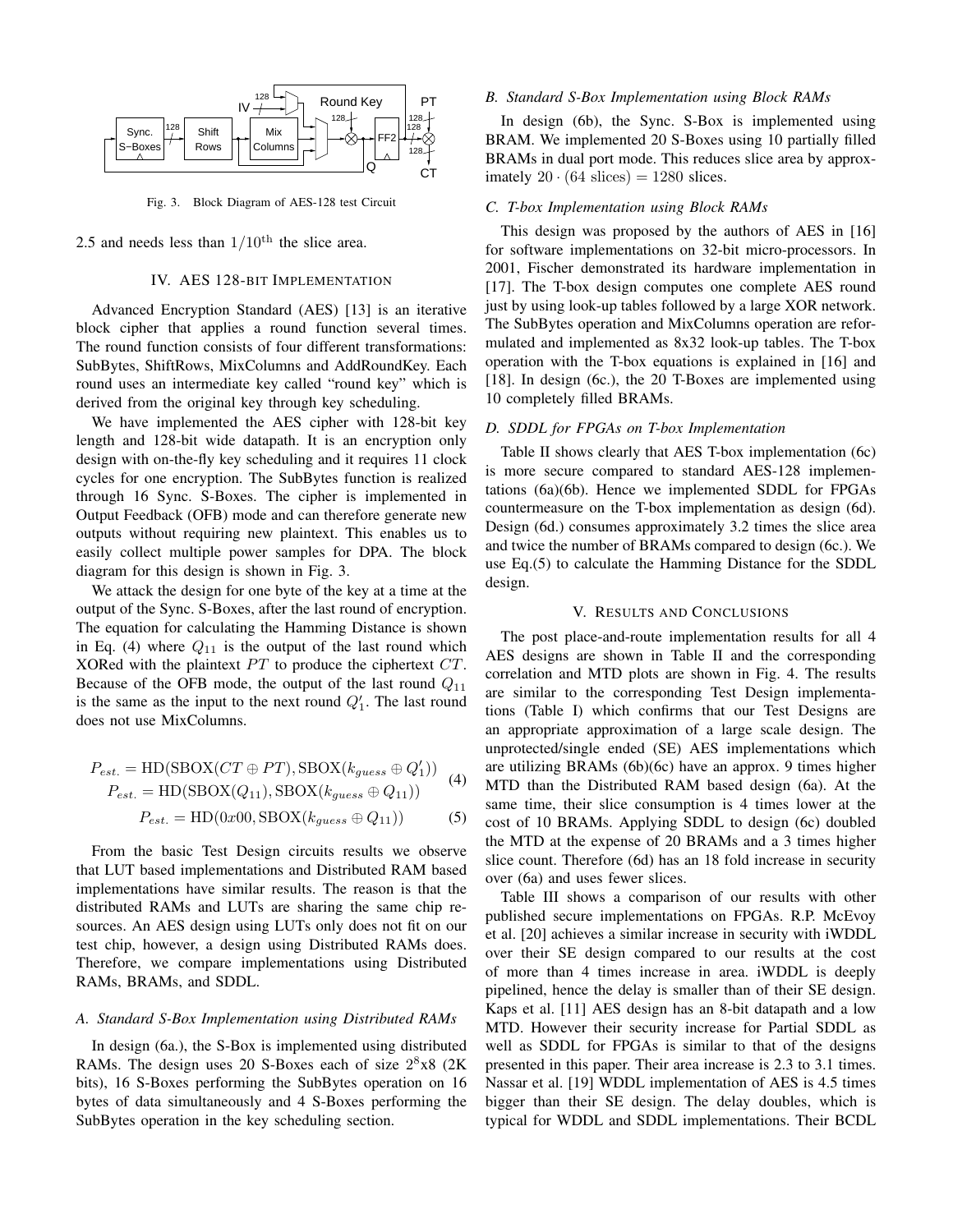





(c) Correlation after 16,000 samples (Design 6b)



(e) Correlation after 16,000 samples (Design 6c)







(b) Measurements to Disclosure (Design 6a)



(d) Measurements to Disclosure (Design 6b)



(f) Measurements to Disclosure (Design 6c)





Fig. 4. Correlation for AES Designs: (a),(b) for Design 6a, (c),(d) for Design 6b, (e),(f) for Design 6c, and (g),(h) for Design 6d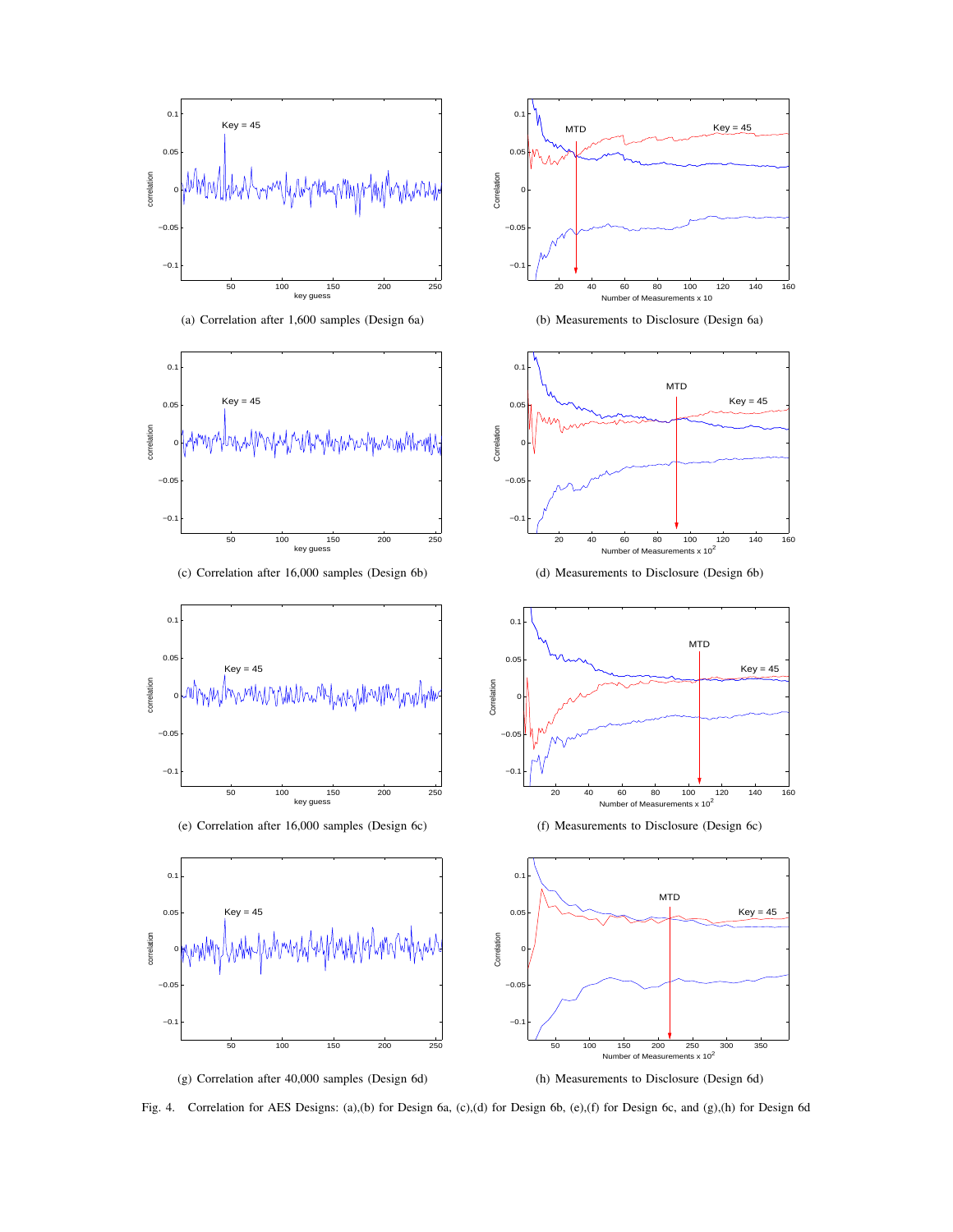| TABLE II                                                      |  |  |  |  |  |  |  |
|---------------------------------------------------------------|--|--|--|--|--|--|--|
| <b>SUMMARY OF IMPLEMENTATION RESULTS FROM AES-128 DESIGNS</b> |  |  |  |  |  |  |  |

| Design                                 | <b>Slices</b> | <b>FFs</b> | 4 input<br><b>LUTs</b> | <b>BRAMs</b> | Minimum<br>Delay | <b>MTD</b> |
|----------------------------------------|---------------|------------|------------------------|--------------|------------------|------------|
| 6a. Standard AES-128. Distributed RAMs | 1.727         | 422        | 3.374                  |              | 15.876 ns        | 300-1.300  |
| 6b. Standard AES-128, BRAMs            | 412           | 262        | 787                    | 10           | 13.875 ns        | > 9.500    |
| 6c. T-box AES-128, BRAMs               | 370           | 262        | 705                    | 10           | $13.461$ ns      | > 11,500   |
| 6d. SDDL of T-box AES-128, BRAMs (6c.) | 1.236         | 518        | 1.410                  | 20           | $26.922$ ns      | > 23,000   |

TABLE III COMPARISON WITH OTHER PUBLISHED RESULTS

| Authors            | Technology | Implementations       | Area                       | Minimum Delay                    | <b>MTD</b>    | Security Gain |
|--------------------|------------|-----------------------|----------------------------|----------------------------------|---------------|---------------|
| Nassar et al.      | Stratix II | SE                    | $1,078$ ALMs + 40 Kb RAM   | $13.91$ ns                       | 8,000         |               |
| $[19]$             | AES-128    | <b>WDDL</b>           | 4,885 ALMs                 | $26.97$ ns                       | > 150,000     | 20            |
|                    |            | <b>BCDL</b>           | 1,841 ALMs + 160 Kb RAM    | $19.74$ ns                       | > 150,000     | 20            |
| R.P. McEvoy et al. | Spartan 3E | <b>SE</b>             | 761 Slices                 | $19.50$ ns                       | 1.000         |               |
| [20]               | Whirlpool  | iWDDL                 | 3.300 Slices               | $7.70$ ns                        | > 20,000      | 20            |
| Kaps et al.        | Spartan 3E | <b>SE</b>             | 393 Slices                 |                                  | 500           |               |
| [11]               | AES-128    | Partial DDL           | 928 Slices                 | $\overbrace{\phantom{aaaaa}}^{}$ | > 12,000      | 24            |
|                    |            | SDDL for FPGAs        | 1.222 Slices               |                                  | > 12,000      | 24            |
| This Paper         | Spartan 3E | S-Box Distributed RAM | 1.727 Slices               | $15.88$ ns                       | $300 - 1,300$ |               |
|                    | AES-128    | <b>S-Box BRAM</b>     | $412$ Slices + 10 BRAMs    | $13.88$ ns                       | > 9,500       |               |
|                    |            | Tbox BRAM             | $370$ Slices + 10 BRAMs    | $13.46$ ns                       | > 11,500      | 9             |
|                    |            | <b>SDDL Tbox BRAM</b> | $1.236$ Slices $+20$ BRAMs | $26.99$ ns                       | > 23,000      | 18            |

design has the lowest area increase however, it uses 4 times more RAM and registers than their SE design. BCDL exploits a tradeoff of ALMs versus RAM. This is similar to our BRAM implementations which exploit the tradeoff of slice area versus BRAMs. However, our design (6d) uses even fewer slices than the SE design (6a). The MTD for both WDDL and BCDL designs is the highest reported on FPGAs so far. However, their increase in security over their SE design is similar to our designs.

In this paper we have shown that just converting an implementation to use BRAMs increases the level of security against DPA attacks. We expected this result from the fact that BRAMs are glitch free and their power consumption during read operations remains almost constant [12]. We have also shown that BRAMs can be used with the hiding countermeasure SDDL to further increase the security. The total security gain over our unprotected (SE) LUT only implementation is similar to that achieved by other research groups.

## **REFERENCES**

- [1] P. Chodowiec and K. Gaj, "Very compact FPGA implementation of the AES algorithm," in *Cryptographic Hardware and Embedded Systems - CHES 2003, Cologne, Germany*, ser. LNCS, vol. 2779. Springer, Sep. 2003, pp. 319–333.
- [2] G. Rouvroy, F.-X. Standaert, J.-J. Quisquater, and J.-D. Legat, "Compact and efficient encryption/decryption module for FPGA implementation of the AES Rijndael very well suited for small embedded applications," in *International Conference on Information Technology: Coding and Computing, ITCC 2004*, vol. 2. IEEE, 2004, pp. 583–587.
- [3] R. Chaves, G. Kuzmanov, S. Vassiliadis, and L. Sousa, "Reconfigurable memory based AES co-processor," in *International Parallel and Distributed Processing Symposium, IPDPS 2006*, April 2006, p. 8.
- [4] C.-J. Chang, C.-W. Huang, H.-Y. Tai, M.-Y. Lin, and T.-K. Hu, "8 bit AES FPGA implementation using block RAM," in *Conference of the IEEE Industrial Electronics Society, IECON 2007*, Nov. 2007, pp. 2654–2659.
- [5] S. Drimer, T. Güneysu, and C. Paar, "DSPs, BRAMs and a pinch of logic: Extended recipes for AES on FPGAs," *ACM Trans. Reconfigurable Technol. Syst. (TRETS)*, vol. 3, no. 1, pp. 1–27, 2010.
- [6] P. Kocher, J. Jaffe, and B. Jun, "Differential power analysis," in *Advances in Cryptology - CRYPTO'99*, ser. LNCS, vol. 1666. Berlin: Springer Verlag, Aug 1999, pp. 388–397.
- [7] K. Tiri and I. Verbauwhede, "A logic level design methodology for a secure DPA resistant ASIC or FPGA implementation," in *Design, Automation and Test in Europe (DATE'04)*. IEEE Computer Society, Feb 2004, pp. 246–251.
- [8] D. Hwang, K. Tiri, A. Hodjat, B.-C. Lai, S. Yang, P. Schaumont, and I. Verbauwhede, "AES-based security coprocessor IC in 0.18-*µ*m CMOS with resistance to differential power analysis side-channel attacks," *IEEE Journal of Solid-State Circuits*, vol. 41, no. 4, pp. 781–792, Apr 2006.
- [9] P. Yu and P. Schaumont, "Secure FPGA circuits using controlled placement and routing," in *CODES+ISSS '07: Hardware/software codesign and system synthesis*. New York, NY, USA: ACM, 2007, pp. 45–50.
- [10] R. Velegalati and J.-P. Kaps, "DPA resistance for light-weight implementations of cryptographic algorithms on FPGAs," in *Field Programmable Logic and Applications, FPL 2009, M. Danek, J. Kadlec, and B. Nelson,* Eds. IEEE, Aug 2009, pp. 385–390.
- [11] J.-P. Kaps and R. Velegalati, "DPA resistant AES on FPGA using partial DDL," in *IEEE Symposium on Field-Programmable Custom Computing Machines – FCCM 2010*. IEEE, May 2010, pp. 273–280.
- [12] E. Konur, Y. Özelçi, E. Arikan, and U. Ekşi, "Power analysis resistant SRAM," in *World Automation Congress (WAC)*, July 2006.
- [13] *Advanced Encryption Standard (AES)*, National Institute of Standards and Technology (NIST), FIPS Publication 197, Nov 2001.
- [14] E. Brier, C. Clavier, and F. Olivier, "Correlation power analysis with a leakage model," in *CHES 2004*, ser. LNCS, vol. 3156. Berlin / Heidelberg: Springer, Aug 2004, pp. 135–152.
- [15] R. Velegalati and J.-P. Kaps, "Techniques to enable the use of block RAMs on FPGAs with dynamic and differential logic," in *International Conference on Electronics, Circuits, and Systems, ICECS 2010*. IEEE, Dec 2010, accepted, to be published.
- [16] J. Daemen and V. Rijmen, "AES proposal: Rijndael," in *First Advanced Encryption Standard AES Conference*, Ventura, California, USA, 1999.
- [17] V. Fischer and M. Drutarovsk, "Two methods of Rijndael implementation in reconfigurable hardware," in *Cryptographic Hardware and Embedded Systems – CHES 2001*, ser. LNCS, vol. 2162. Springer Berlin / Heidelberg, January 2001, pp. 77–92.
- [18] K. Gaj and P. Chodowiec, *Cryptographic Engineering*. Springer, 2009, ch. FPGA and ASIC Implementations of AES, pp. 235–294.